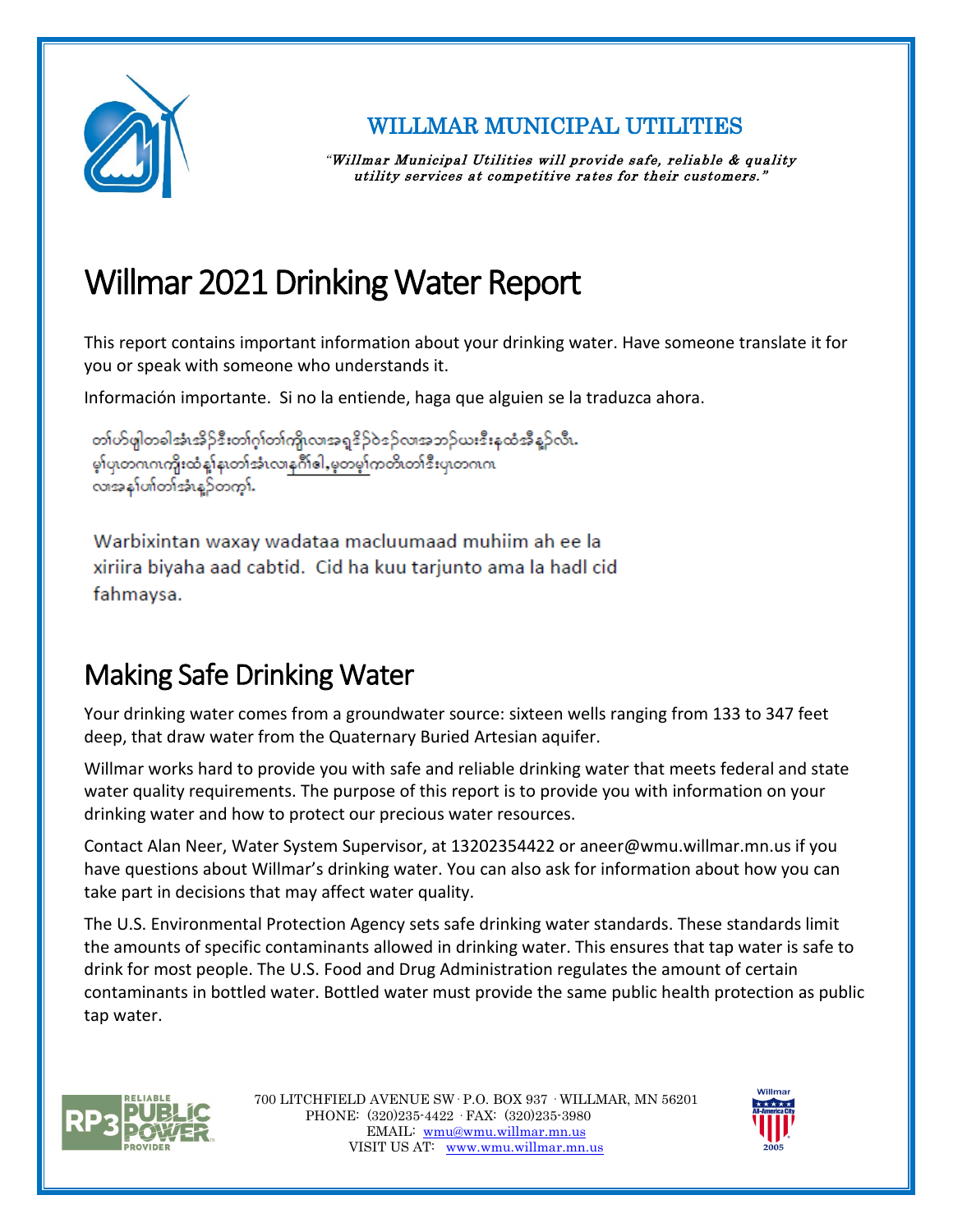Drinking water, including bottled water, may reasonably be expected to contain at least small amounts of some contaminants. The presence of contaminants does not necessarily indicate that water poses a health risk. More information about contaminants and potential health effects can be obtained by calling the Environmental Protection Agency's Safe Drinking Water Hotline at 1-800-426-4791.

## Willmar Monitoring Results

This report contains our monitoring results from January 1 to December 31, 2021.

We work with the Minnesota Department of Health to test drinking water for more than 100 contaminants. It is not unusual to detect contaminants in small amounts. No water supply is ever completely free of contaminants. Drinking water standards protect Minnesotans from substances that may be harmful to their health.

Learn more by visiting the Minnesota Department of Health's webpage [Basics of Monitoring and](https://www.health.state.mn.us/communities/environment/water/factsheet/sampling.html)  [testing of Drinking Water in Minnesota](https://www.health.state.mn.us/communities/environment/water/factsheet/sampling.html)  [\(https://www.health.state.mn.us/communities/environment/water/factsheet/sampling.html\).](https://www.health.state.mn.us/communities/environment/water/factsheet/sampling.html)

#### **How to Read the Water Quality Data Tables**

The tables below show the contaminants we found last year or the most recent time we sampled for that contaminant. They also show the levels of those contaminants and the Environmental Protection Agency's limits. Substances that we tested for but did not find are not included in the tables.

We sample for some contaminants less than once a year because their levels in water are not expected to change from year to year. If we found any of these contaminants the last time we sampled for them, we included them in the tables below with the detection date.

We may have done additional monitoring for contaminants that are not included in the Safe Drinking Water Act. To request a copy of these results, call the Minnesota Department of Health at 651-201- 4700 between 8:00 a.m. and 4:30 p.m., Monday through Friday.

Some contaminants are monitored regularly throughout the year and rolling (or moving) annual averages are used to manage compliance. Because of this averaging, there are times where the Range of Detected Test Results for the calendar year is lower than the Highest Average or Highest Single Test Result, because it occurred in the previous calendar year.



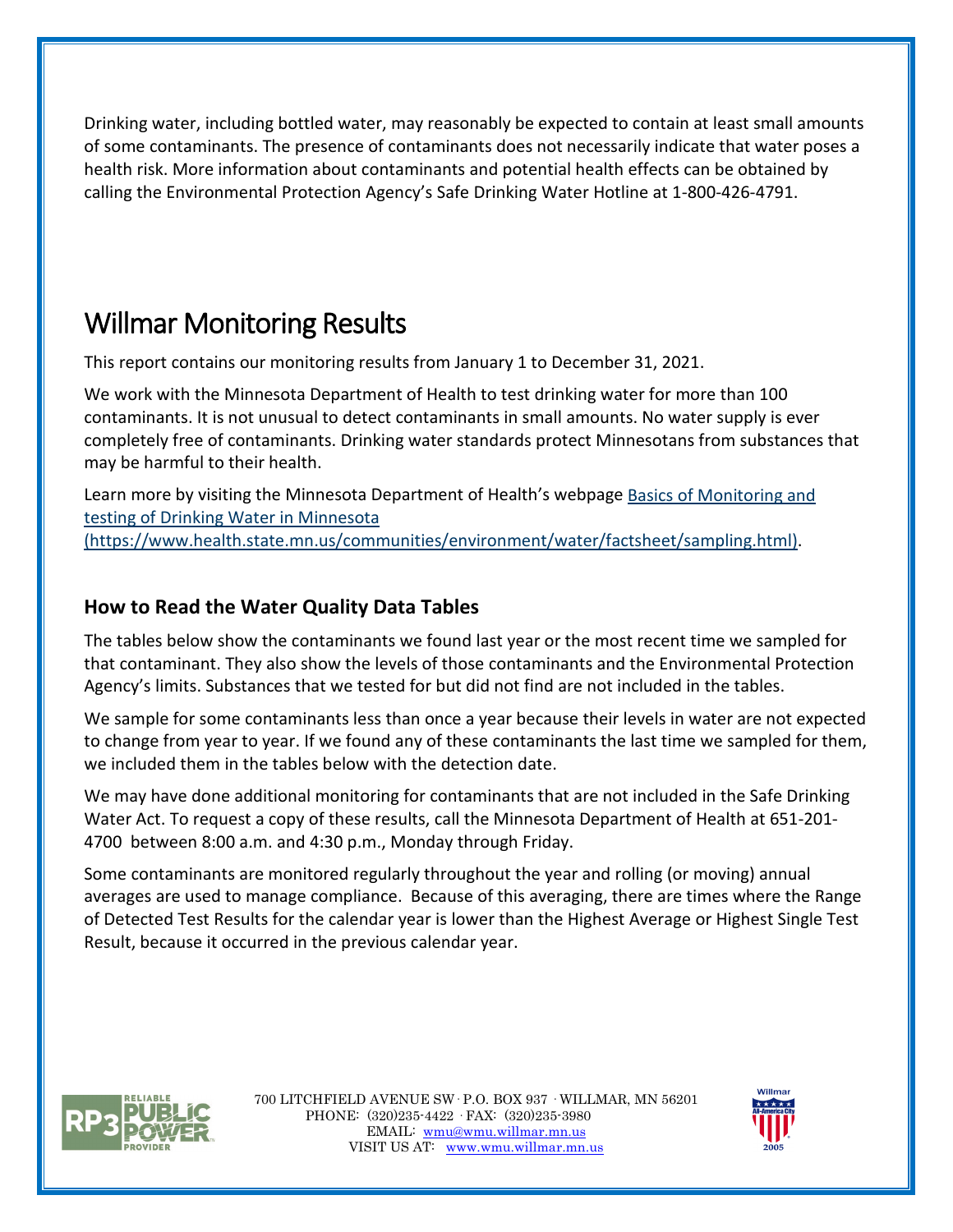### **Definitions**

- **AL (Action Level)**: The concentration of a contaminant which, if exceeded, triggers treatment or other requirements which a water system must follow.
- **EPA:** Environmental Protection Agency
- **MCL (Maximum contaminant level)**: The highest level of a contaminant that is allowed in drinking water. MCLs are set as close to the MCLGs as feasible using the best available treatment technology.
- **MCLG (Maximum contaminant level goal)**: The level of a contaminant in drinking water below which there is no known or expected risk to health. MCLGs allow for a margin of safety.
- **MRDL (Maximum residual disinfectant level):** The highest level of a disinfectant allowed in drinking water. There is convincing evidence that addition of a disinfectant is necessary for control of microbial contaminants.
- **MRDLG (Maximum residual disinfectant level goal)**: The level of a drinking water disinfectant below which there is no known or expected risk to health. MRDLGs do not reflect the benefits of the use of disinfectants to control microbial contaminants.
- **N/A (Not applicable)**: Does not apply.
- **ppb (parts per billion)**: One part per billion in water is like one drop in one billion drops of water, or about one drop in a swimming pool. ppb is the same as micrograms per liter (μg/l).
- **ppm (parts per million)**: One part per million is like one drop in one million drops of water, or about one cup in a swimming pool. ppm is the same as milligrams per liter (mg/l).
- **PWSID: Public water system identification.**



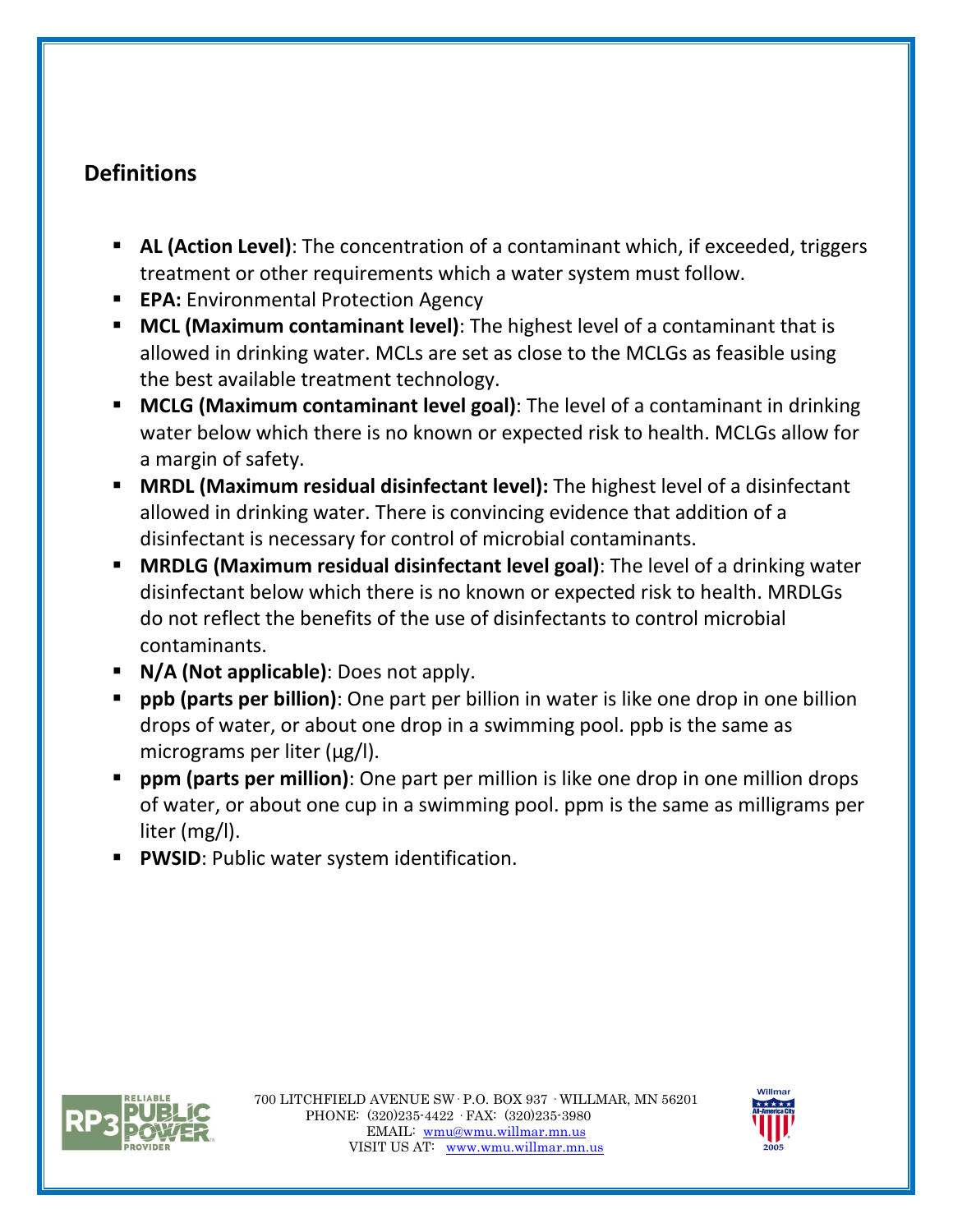#### **Monitoring Results – Regulated Substances**

| LEAD AND COPPER - Tested at customer taps.                   |                                         |                                           |                                                             |                                                                             |                  |                                        |  |
|--------------------------------------------------------------|-----------------------------------------|-------------------------------------------|-------------------------------------------------------------|-----------------------------------------------------------------------------|------------------|----------------------------------------|--|
| <b>Contaminant</b> (Date, if<br>sampled in previous<br>year) | EPA's<br><b>Ideal</b><br>Goal<br>(MCLG) | EPA's<br><b>Action</b><br>Level           | 90% of<br><b>Results</b><br><b>Were Less</b><br><b>Than</b> | <b>Number</b><br><b>of</b><br><b>Homes</b><br>with<br>High<br><b>Levels</b> | <b>Violation</b> | <b>Typical Sources</b>                 |  |
| Lead                                                         | 0 ppb                                   | 90% of<br>homes<br>less than<br>15 ppb    | $2.6$ ppb                                                   | 0 out of<br>60                                                              | NO.              | Corrosion of<br>household<br>plumbing. |  |
| Copper                                                       | 0 ppm                                   | 90% of<br>homes<br>less than<br>$1.3$ ppm | 1.97 ppm                                                    | 21 out<br>of 60                                                             | <b>YES</b>       | Corrosion of<br>household<br>plumbing. |  |

#### **Potential Health Effects and Corrective Actions (If Applicable)**

Copper: We are in exceedance of the action level for copper. Copper is an essential nutrient, but some people who drink water containing copper in excess of the action level over a relatively short amount of time could experience gastrointestinal distress. Some people who drink water containing copper in excess of the action level over many years could suffer liver or kidney damage. People with Wilson's Disease should consult their personal doctor. In response to this issue, we performed a corrosion control study and/or have taken actions to make the water less likely to absorb materials such as copper from your plumbing.



700 LITCHFIELD AVENUE SW· P.O. BOX 937 · WILLMAR, MN 56201 PHONE: (320)235-4422 · FAX: (320)235-3980 EMAIL: [wmu@wmu.willmar.mn.us](mailto:wmu@wmu.willmar.mn.us)  VISIT US AT: [www.wmu.willmar.mn.us](http://www.wmu.willmar.mn.us/)

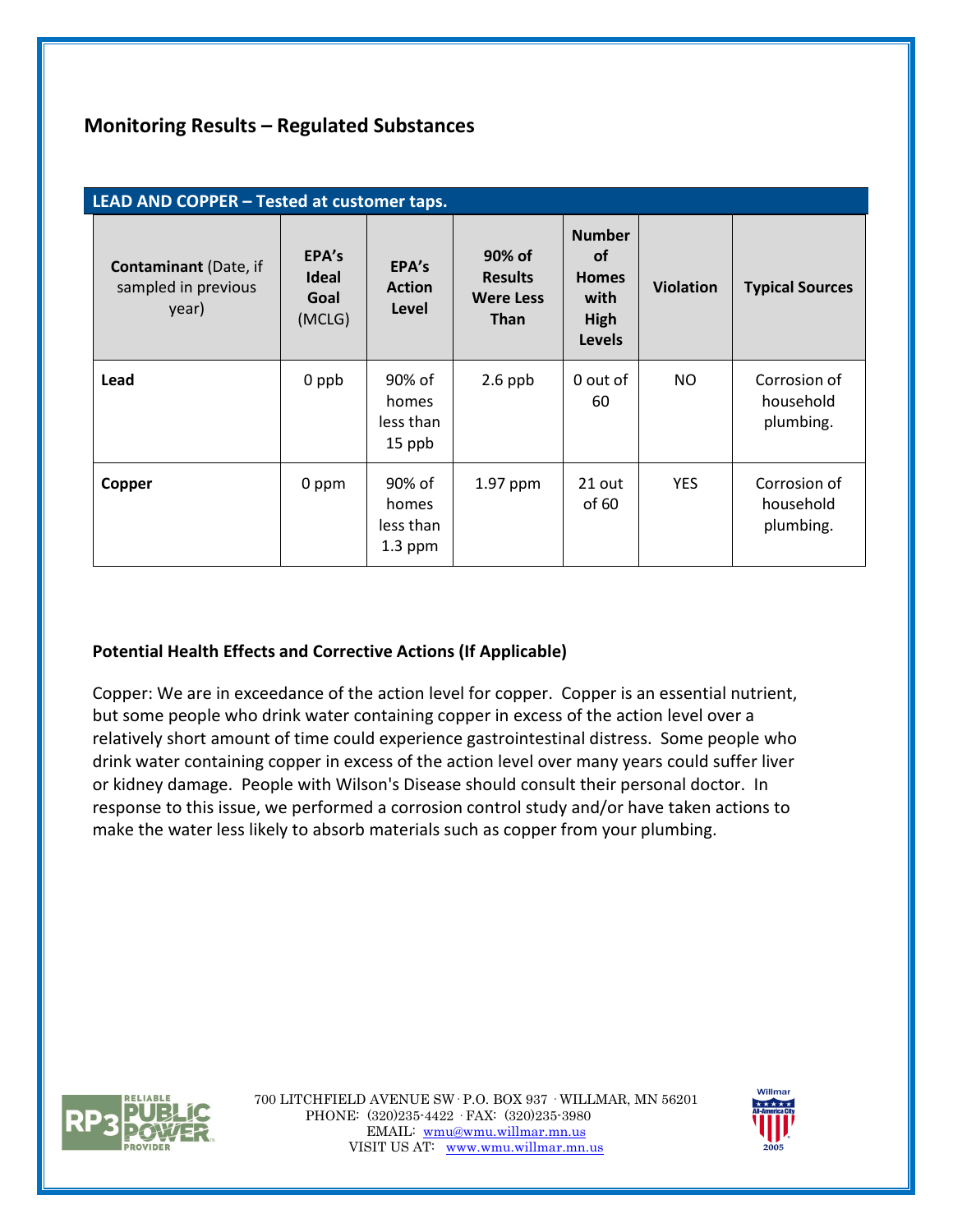| <b>INORGANIC &amp; ORGANIC CONTAMINANTS - Tested in drinking water.</b> |                                         |                         |                                                                                              |                                                              |                  |                                                                                                       |  |  |
|-------------------------------------------------------------------------|-----------------------------------------|-------------------------|----------------------------------------------------------------------------------------------|--------------------------------------------------------------|------------------|-------------------------------------------------------------------------------------------------------|--|--|
| Contaminant<br>(Date, if sampled<br>in previous year)                   | EPA's<br><b>Ideal</b><br>Goal<br>(MCLG) | EPA's<br>Limit<br>(MCL) | <b>Highest</b><br><b>Average or</b><br><b>Highest</b><br><b>Single Test</b><br><b>Result</b> | Range of<br><b>Detected</b><br><b>Test</b><br><b>Results</b> | <b>Violation</b> | <b>Typical Sources</b>                                                                                |  |  |
| <b>Nitrate</b>                                                          | 10 ppm                                  | 10.4<br>ppm             | $0.11$ ppm                                                                                   | $0.00 - 0.11$<br>ppm                                         | NO.              | Runoff from fertilizer use;<br>Leaching from septic<br>tanks, sewage; Erosion of<br>natural deposits. |  |  |

#### **CONTAMINANTS RELATED TO DISINFECTION – Tested in drinking water.**

| <b>Substance (Date, if</b><br>sampled in<br>previous year) | EPA's<br><b>Ideal Goal</b><br>(MCLG or<br>MRDLG) | EPA's<br>Limit<br>(MCL or<br>MRDL) | <b>Highest</b><br>Average or<br><b>Highest</b><br><b>Single Test</b><br><b>Result</b> | Range of<br><b>Detected</b><br><b>Test</b><br><b>Results</b> | <b>Violation</b> | <b>Typical Sources</b>                        |
|------------------------------------------------------------|--------------------------------------------------|------------------------------------|---------------------------------------------------------------------------------------|--------------------------------------------------------------|------------------|-----------------------------------------------|
| <b>Total</b><br><b>Trihalomethanes</b><br>(TTHMs)          | N/A                                              | 80 ppb                             | $2.1$ ppb                                                                             | $2.00 - 2.10$<br>ppb                                         | NO               | By-product of drinking<br>water disinfection. |
| <b>Total Haloacetic</b><br>Acids (HAA)                     | N/A                                              | 60 ppb                             | $9.4$ ppb                                                                             | $3.60 - 9.40$<br>ppb                                         | NO               | By-product of drinking<br>water disinfection. |
| <b>Total Chlorine</b>                                      | $4.0$ ppm                                        | $4.0$ ppm                          | $1.4$ ppm                                                                             | $0.83 - 1.63$<br>ppm                                         | NO.              | Water additive used to<br>control microbes.   |

Total HAA refers to HAA5

| <b>OTHER SUBSTANCES - Tested in drinking water.</b>           |                                      |                         |                                                                             |                                                    |                  |                                                                               |  |  |
|---------------------------------------------------------------|--------------------------------------|-------------------------|-----------------------------------------------------------------------------|----------------------------------------------------|------------------|-------------------------------------------------------------------------------|--|--|
| <b>Substance</b><br>(Date, if<br>sampled in<br>previous year) | EPA's<br><b>Ideal Goal</b><br>(MCLG) | EPA's<br>Limit<br>(MCL) | <b>Highest</b><br>Average or<br><b>Highest Single</b><br><b>Test Result</b> | Range of<br><b>Detected</b><br><b>Test Results</b> | <b>Violation</b> | <b>Typical Sources</b>                                                        |  |  |
| <b>Fluoride</b>                                               | $4.0$ ppm                            | 4.0<br>ppm              | $0.82$ ppm                                                                  | $0.73 - 0.97$<br>ppm                               | NO.              | Erosion of natural<br>deposits; Water<br>additive to promote<br>strong teeth. |  |  |



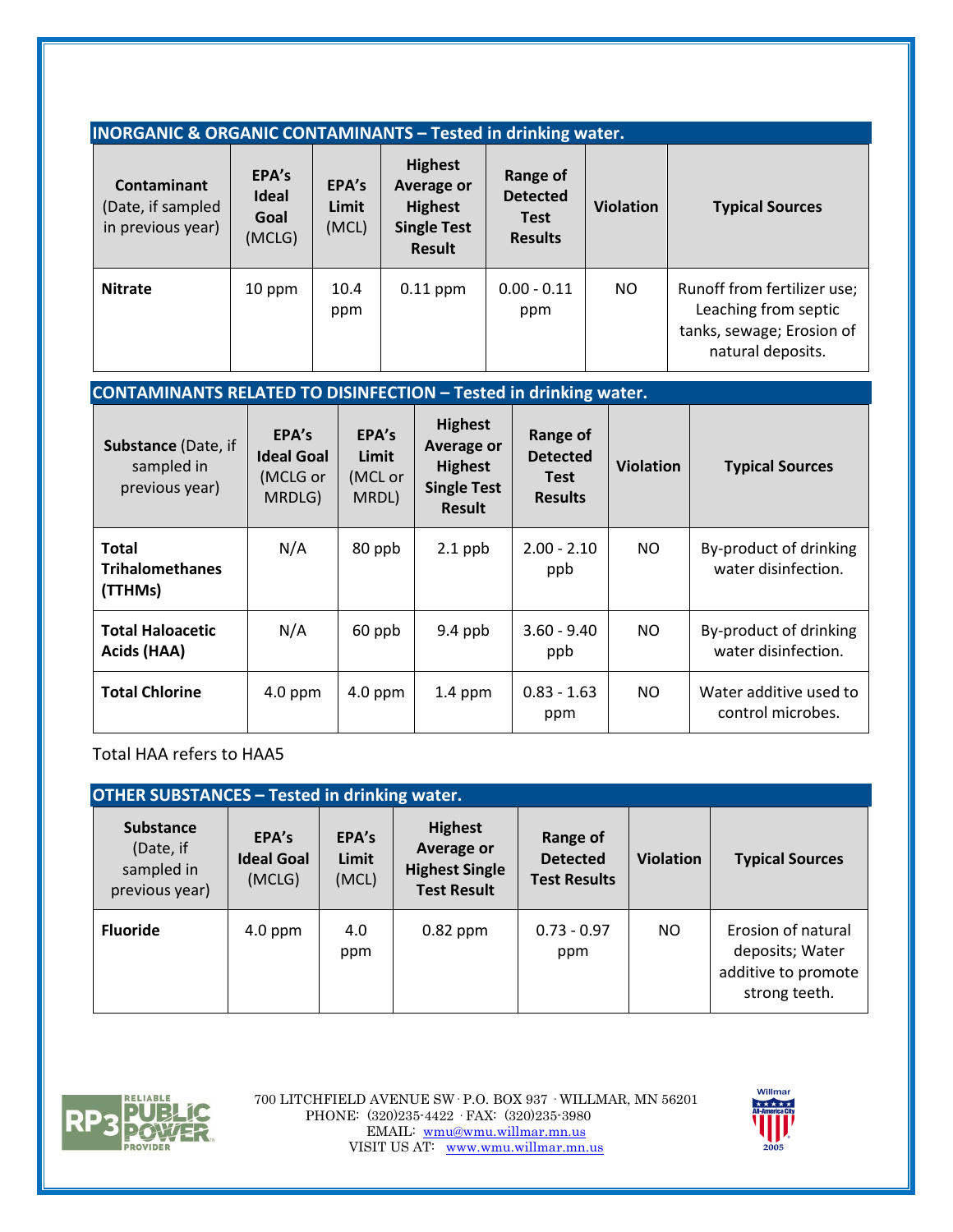#### **Some People Are More Vulnerable to Contaminants in Drinking Water**

Some people may be more vulnerable to contaminants in drinking water than the general population. Immuno-compromised persons such as persons with cancer undergoing chemotherapy, persons who have undergone organ transplants, people with HIV/AIDS or other immune system disorders, some elderly, and infants can be particularly at risk from infections. The developing fetus and therefore pregnant women may also be more vulnerable to contaminants in drinking water. These people or their caregivers should seek advice about drinking water from their health care providers. EPA/Centers for Disease Control (CDC) guidelines on appropriate means to lessen the risk of infection by *Cryptosporidium* and other microbial contaminants are available from the Safe Drinking Water Hotline at 1-800-426-4791.

# Learn More about Your Drinking Water

### **Drinking Water Sources**

Minnesota's primary drinking water sources are groundwater and surface water. Groundwater is the water found in aquifers beneath the surface of the land. Groundwater supplies 75 percent of Minnesota's drinking water. Surface water is the water in lakes, rivers, and streams above the surface of the land. Surface water supplies 25 percent of Minnesota's drinking water.

Contaminants can get in drinking water sources from the natural environment and from people's daily activities. There are five main types of contaminants in drinking water sources.

- **Microbial contaminants,** such as viruses, bacteria, and parasites. Sources include sewage treatment plants, septic systems, agricultural livestock operations, pets, and wildlife.
- **Inorganic contaminants** include salts and metals from natural sources (e.g. rock and soil), oil and gas production, mining and farming operations, urban stormwater runoff, and wastewater discharges.
- **Pesticides and herbicides** are chemicals used to reduce or kill unwanted plants and pests. Sources include agriculture, urban stormwater runoff, and commercial and residential properties.
- **Organic chemical contaminants** include synthetic and volatile organic compounds. Sources include industrial processes and petroleum production, gas stations, urban stormwater runoff, and septic systems.
- **Radioactive contaminants** such as radium, thorium, and uranium isotopes come from natural sources (e.g. radon gas from soils and rock), mining operations, and oil and gas production.

The Minnesota Department of Health provides information about your drinking water source(s) in a source water assessment, including:

How Willmar is protecting your drinking water source(s);

Nearby threats to your drinking water sources;

How easily water and pollution can move from the surface of the land into drinking water sources, based on natural geology and the way wells are constructed.



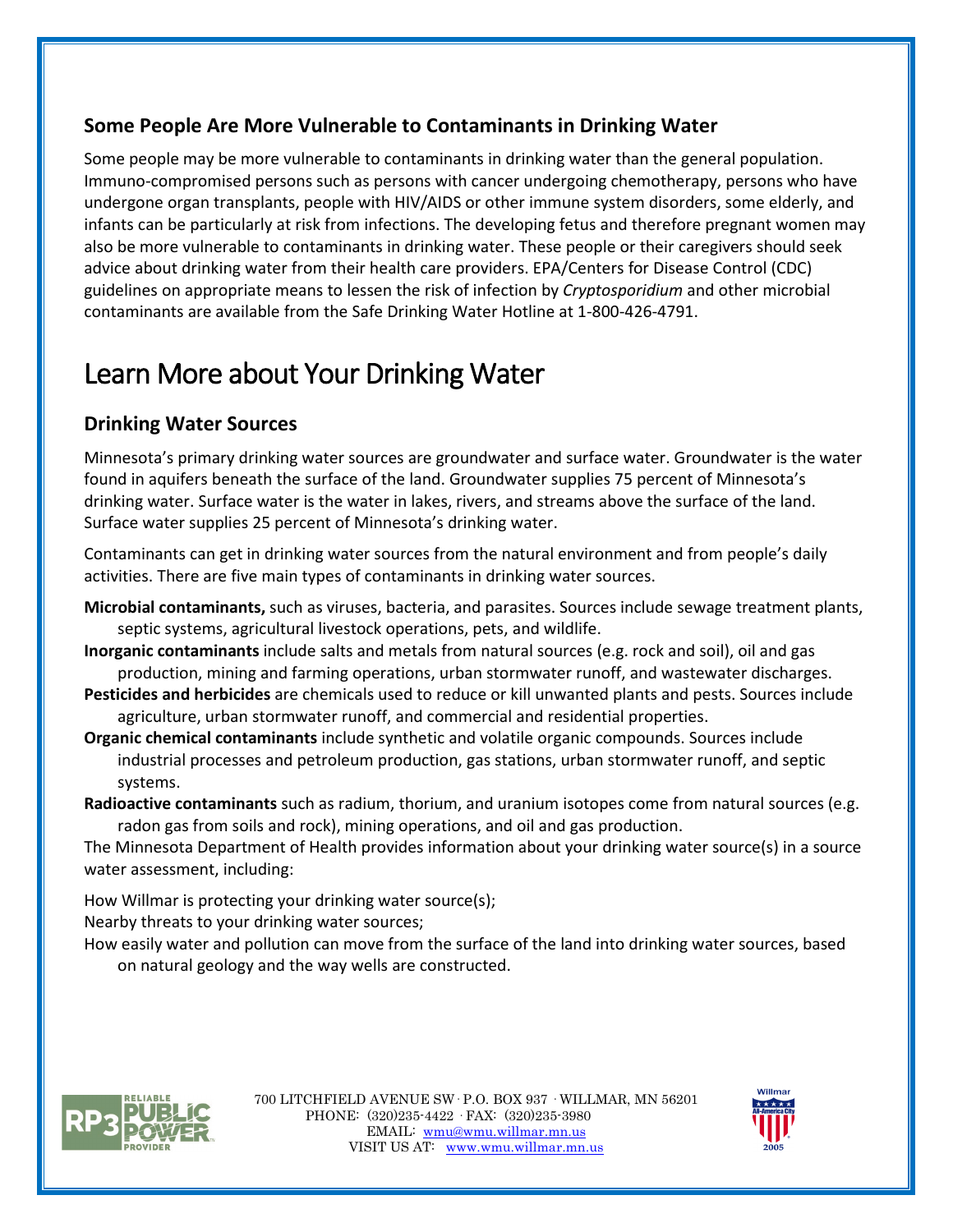Find your source water assessment at [Source Water Assessments](https://www.health.state.mn.us/communities/environment/water/swp/swa)  [\(https://www.health.state.mn.us/communities/environment/water/swp/swa\)](https://www.health.state.mn.us/communities/environment/water/swp/swa) or call 651-201-4700

#### between 8:00 a.m. and 4:30 p.m., Monday through Friday. **Lead in Drinking Water**

You may be in contact with lead through paint, water, dust, soil, food, hobbies, or your job. Coming in contact with lead can cause serious health problems for everyone. There is no safe level of lead. Babies, children under six years, and pregnant women are at the highest risk.

Lead is rarely in a drinking water source, but it can get in your drinking water as it passes through lead service lines and your household plumbing system. Willmar is responsible for providing high quality drinking water, but it cannot control the plumbing materials used in private buildings.

Read below to learn how you can protect yourself from lead in drinking water.

- **Let the water run** for 30-60 seconds before using it for drinking or cooking if the water has not been turned on in over six hours. If you have a lead service line, you may need to let the water run longer. A service line is the underground pipe that brings water from the main water pipe under the street to your home.
	- You can find out if you have a lead service line by contacting your public water system, or you can check by following the steps at[: https://www.mprnews.org/story/2016/06/24/npr-find-lead](https://www.mprnews.org/story/2016/06/24/npr-find-lead-pipes-in-your-home)[pipes-in-your-home](https://www.mprnews.org/story/2016/06/24/npr-find-lead-pipes-in-your-home)
	- **•** The only way to know if lead has been reduced by letting it run is to check with a test. If letting the water run does not reduce lead, consider other options to reduce your exposure.
- **Use cold water** for drinking, making food, and making baby formula. Hot water releases more lead from pipes than cold water.
- **Test your water.** In most cases, letting the water run and using cold water for drinking and cooking should keep lead levels low in your drinking water. If you are still concerned about lead, arrange with a laboratory to test your tap water. Testing your water is important if young children or pregnant women drink your tap water.
	- Contact a Minnesota Department of Health accredited laboratory to get a sample container and instructions on how to submit a sample: [Environmental Laboratory Accreditation Program](https://eldo.web.health.state.mn.us/public/accreditedlabs/labsearch.seam)  [\(https://eldo.web.health.state.mn.us/public/accreditedlabs/labsearch.seam\)](https://eldo.web.health.state.mn.us/public/accreditedlabs/labsearch.seam)

The Minnesota Department of Health can help you understand your test results.

**Treat your water** if a test shows your water has high levels of lead after you let the water run.

Read about water treatment units: [Point-of-Use Water Treatment Units for](https://www.health.state.mn.us/communities/environment/water/factsheet/poulead.html) Lead Reduction [\(https://www.health.state.mn.us/communities/environment/water/factsheet/poulead.html\)](https://www.health.state.mn.us/communities/environment/water/factsheet/poulead.html)

#### **Learn more:**

Visit [Lead in Drinking Water](https://www.health.state.mn.us/communities/environment/water/contaminants/lead.html) 

[\(https://www.health.state.mn.us/communities/environment/water/contaminants/lead.html\)](https://www.health.state.mn.us/communities/environment/water/contaminants/lead.html) Visit [Basic Information about Lead in Drinking Water \(http://www.epa.gov/safewater/lead\)](http://www.epa.gov/safewater/lead)